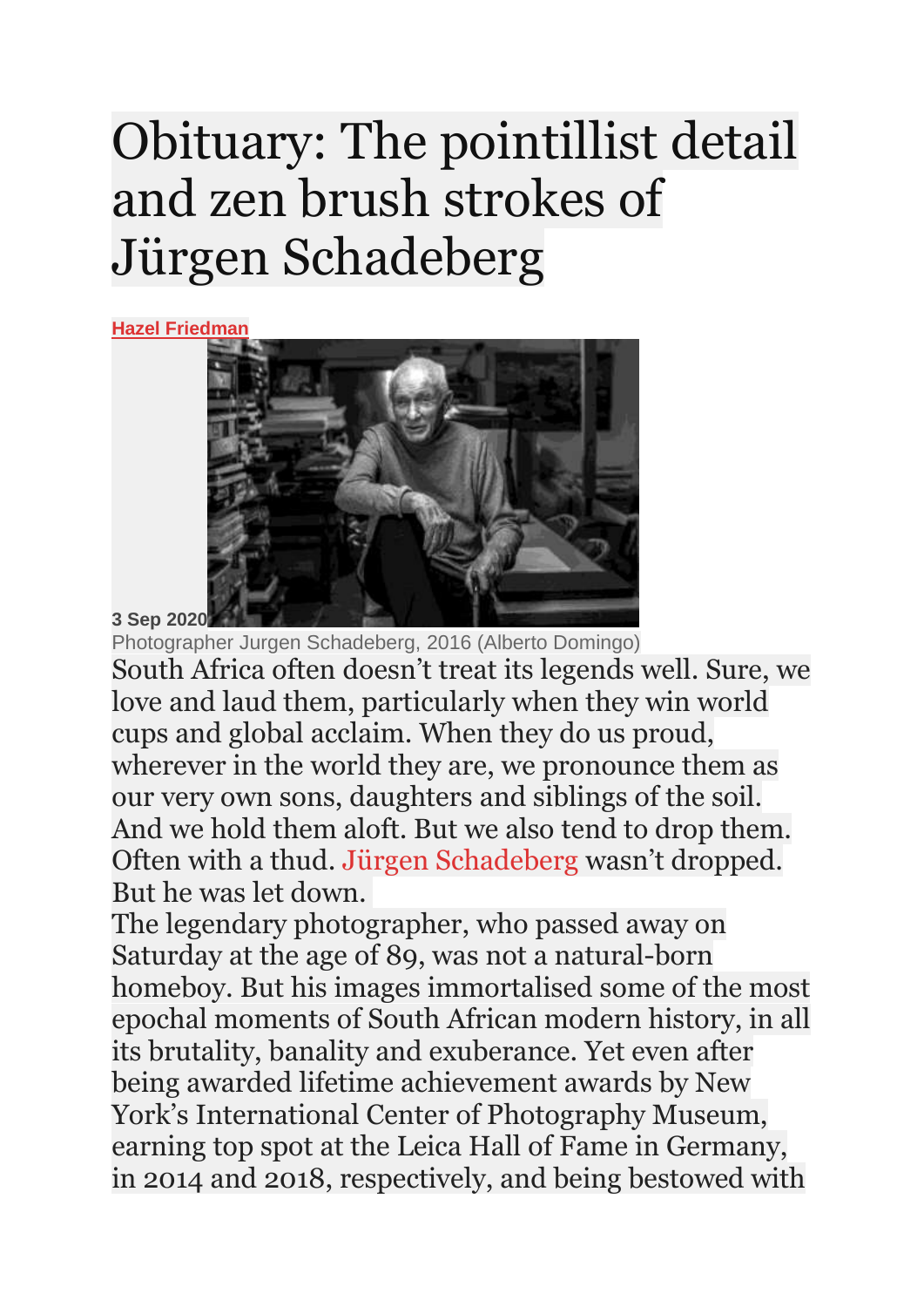an honorary doctorate at Spain's University of Valencia, he couldn't secure a South African gallery to showcase a smattering of seven decades of work.



The Way I See It

He even struggled to get a local publishing house to back his memoirs. That was until Pan Macmillan stepped in and published The Way I See It: A [Memoir](https://mg.co.za/article/2017-10-27-00-casting-history-to-his-own-drum-beat/) — an unsanitised, behind-the-seams opus spanning his photographic and personal peregrinations from wartorn Berlin to the war rooms of South Africa's print media and the brutal battlegrounds of apartheid South Africa.

Perhaps the publishers that rejected him preferred his pictorial style to his prose. Perhaps they didn't like the way he wrote or how he saw it. Whereas his images monumentalised the most heroic and stoical moments of the men and women at the helm of the anti-apartheid struggle, his words prodded the untidy fissures camouflaged beneath polished public personae. And he didn't shy away from meticulously detailed disclosures of the regular derailing and unravellings of perpetually hungover reporters and editors operating in dysfunctional newsrooms.

Today, Schadeberg is deservedly lionised as the photographer who helped to launch the careers of a generation of young black photographers who were unable to gain access to higher learning, who have become legends in and beyond their own lifetimes, and who went on to set the benchmark for today's photographic practitioners. He partnered with brilliant,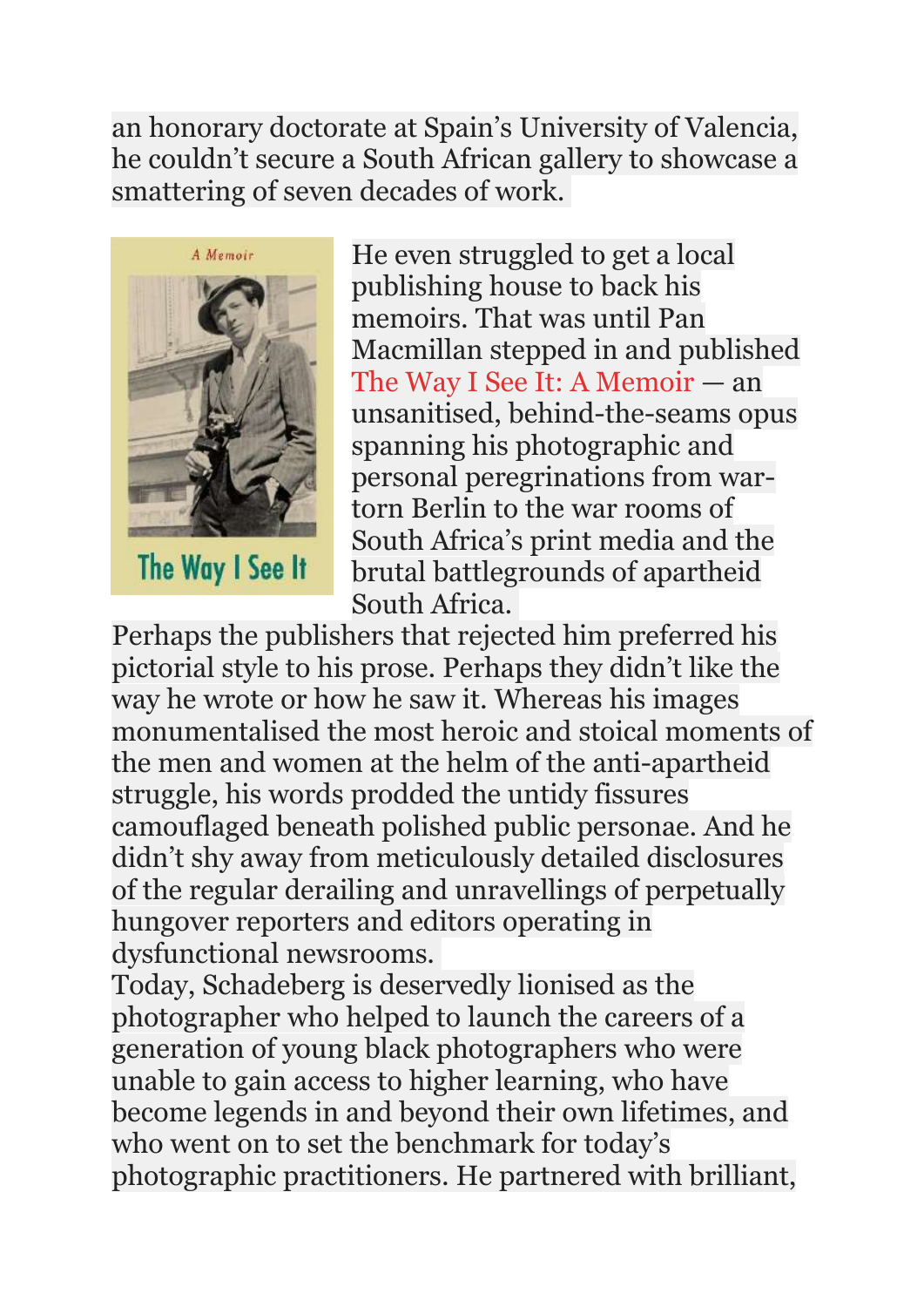brave journalists determined to tell their own stories and who remain literary luminaries.



*The gambling quartet, Sophiatown, 1953 (Jürgen Schadeberg)* He helped to transform a hum-*Drum* magazine into Africa's foremost publication on politics and culture. And, through his depiction of that wild, wanton and exuberant *Drum* era, he helped to perpetuate the image of the photojournalist as swashbuckling adventurer, lusting for life, love and a cold lager with equal ardour. But Schadeberg was not a "shoot from the hip" kind of photographer, swaggering or staggering in search of the next adrenalin fix. He was a quiet, deeply sensitive, meditative practitioner, who unobtrusively moved through the spaces and moments he immortalised, extracting beauty from banality. He was very much a minimalist, who chose his shots carefully, fixating on details that the rest of us would dismiss.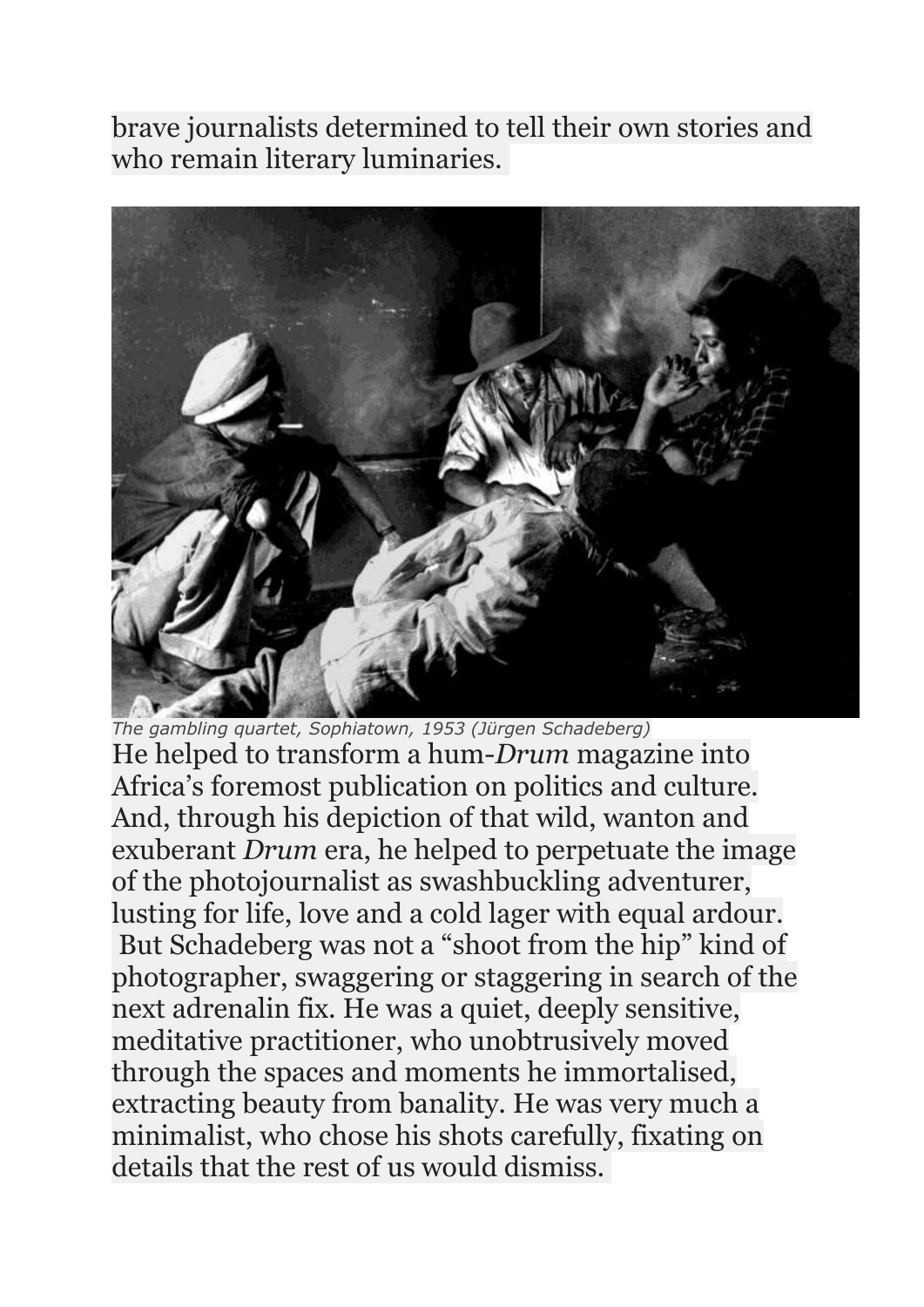I learnt that about him in 2004 when we embarked together on a road trip from the Western Cape to the southern Cape, to document the appalling conditions of farm labourers in the rural areas. The expedition culminated in an exhibition and a book called [Voices](https://mg.co.za/article/2005-08-10-voices-from-the-land/) from the [Land.](https://mg.co.za/article/2005-08-10-voices-from-the-land/) The book didn't gain much traction, despite its focus on the ongoing legacy of [land](https://mg.co.za/tag/land/) [dispossession](https://mg.co.za/tag/land/) in post-apartheid South Africa.

But it was during this trip that I witnessed first-hand Schadeberg's delicate dance with light, framing, space and timing — his navigation of subtle differences from one second to another. He explained the magic about movement that flows; the imperatives of perfect timing, cadence and composition.

If this description reads like the review of a musical recital, it's deliberate. Jürgen was a gifted guitarist with a passion for music that almost rivalled his love for photography. Also an accomplished painter, he approached light with an artist's eye, combining the broad strokes of the impressionist with the pointillists' meticulous attention to detail.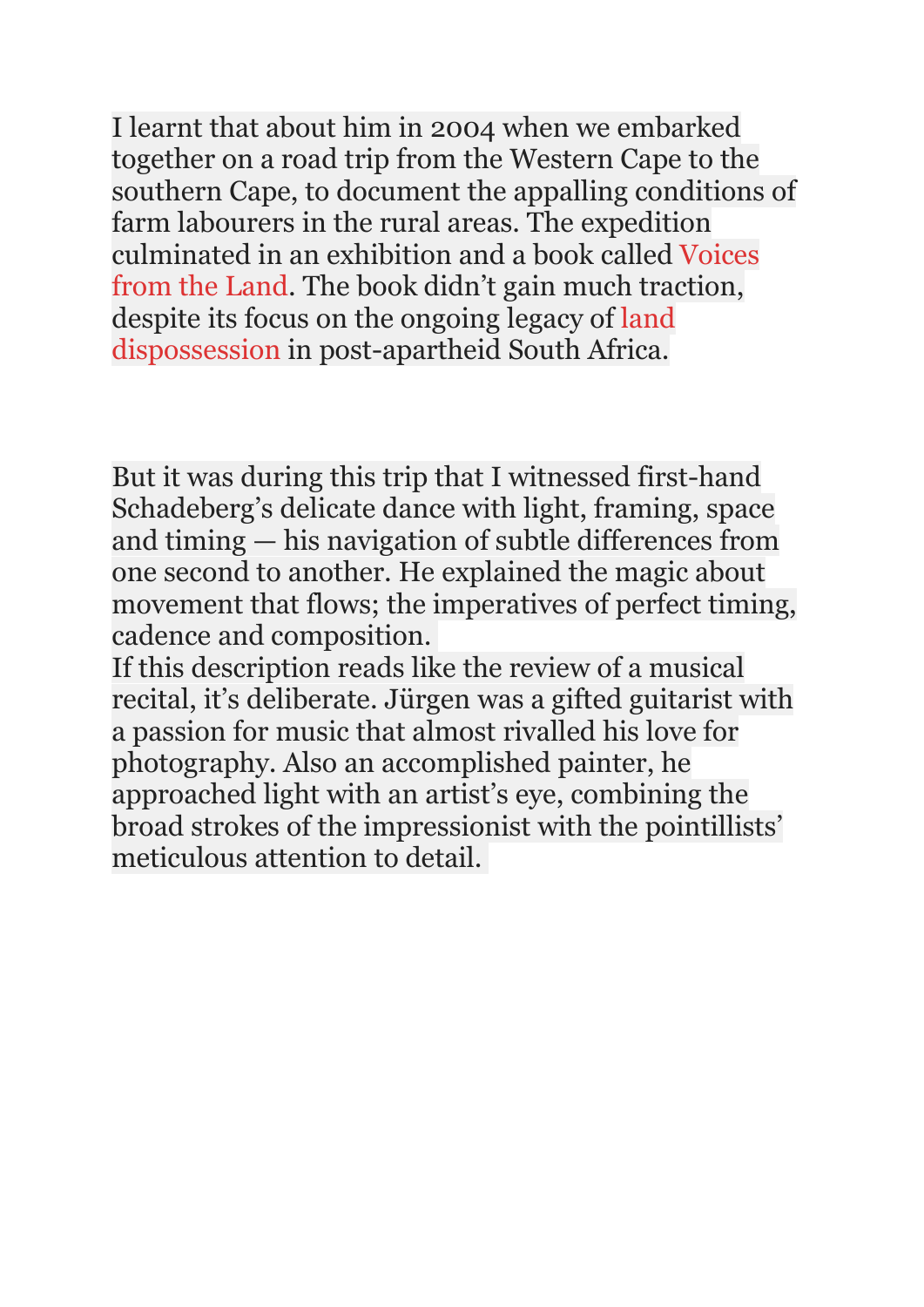

*An interior from Schadeberg's Voices from the Land series (2004)* "You have to train your eyes to see," he would say. "It's like painting. You have to learn how a single zen brush stroke can depict a bamboo stick."

I first met Schadeberg in 1988, when I was running the art and photo galleries at the Market Theatre. After leaving South Africa in 1964, and working in New York, London and Hamburg, he had returned 20 years later with his third wife Claudia, a Titian-haired beauty with an equal passion for film, literature, music and photography. His mission: to restore the thousands of negatives and prints from the *Drum* archive — now in a shambolic state — to their former glory and to use them to tell the history of South Africa in the 1950s. He was also planning an exhibition and what better venue than the Market [Theatre](https://mg.co.za/tag/market-theatre/) — a space that stood defiantly as a symbol of creativity and cultural unity during the death throes of apartheid. But he was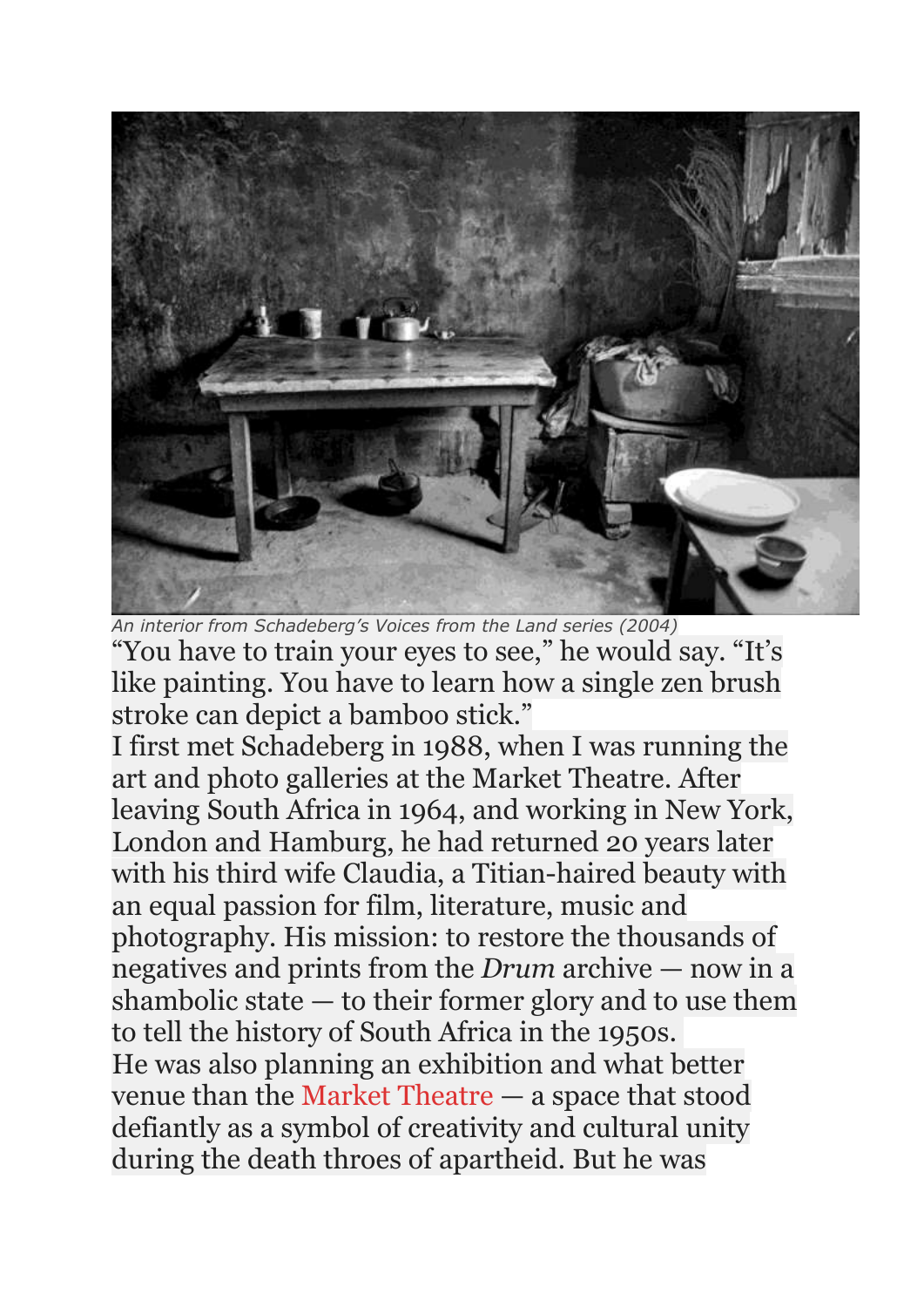justifiably horrified at my slapdash curatorial sensibilities. In softly modulated tones he eviscerated me for my sloppiness and I spat back.

After reducing me to the status of roadkill, he suddenly let rip with an unnervingly shrill giggle that evaporated the tension. That interaction and those "Jürgie-isms" cemented our friendship, heralding future collaborations and altercations, with Claudia sometimes interceding as referee.

He was a wonderful raconteur with an acerbic wit, a relentless drive and an intolerance for pretension. He was a purist and a perfectionist, uncompromisingly contemptuous of professional incompetence and political expediency.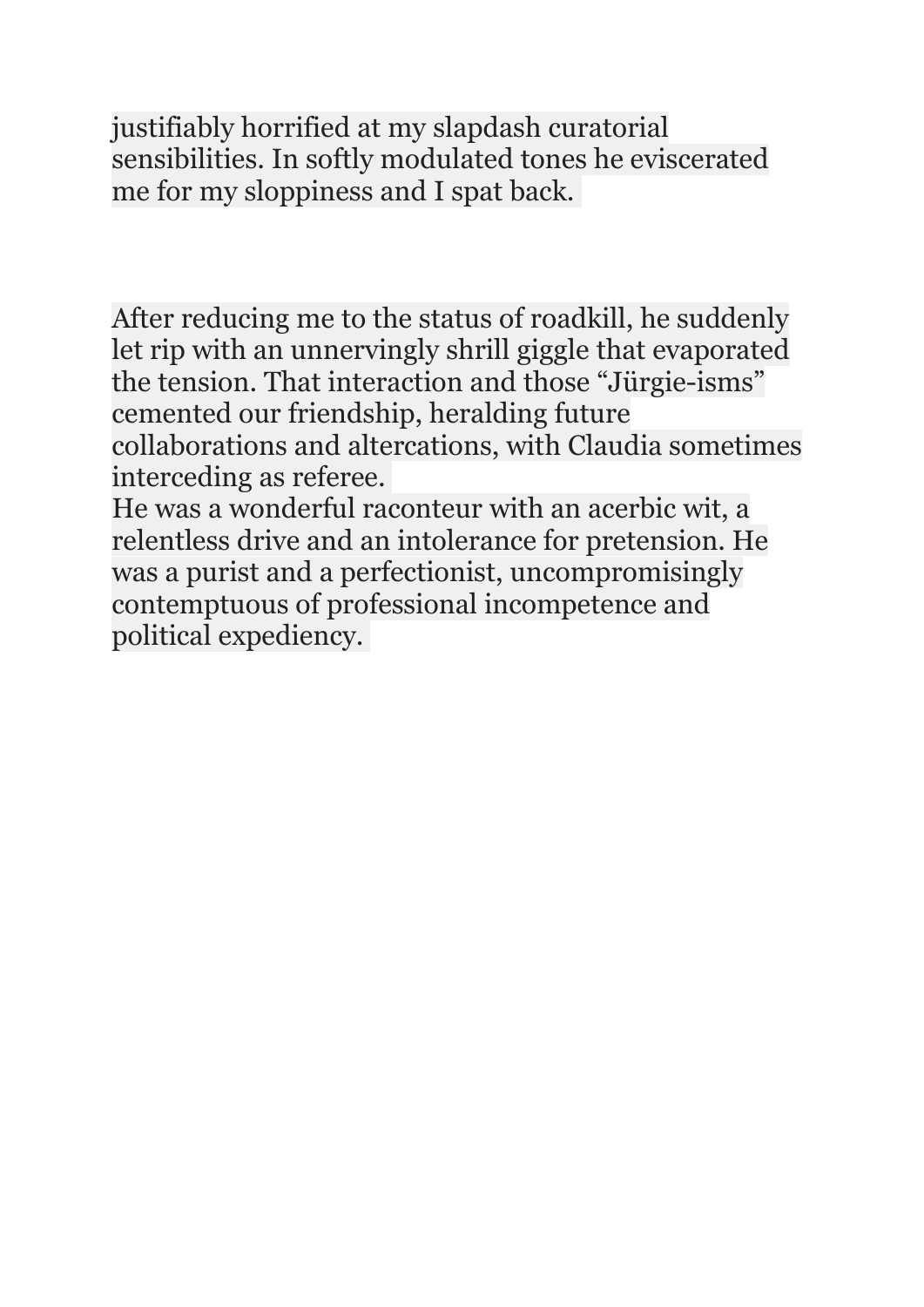

*An impromptu performance in Sophiatown, a suburb of Johannesburg, 1955. (Jürgen Schadeberg)*

And his vision did not allow for subtleties of grey. He was stubbornly dogmatic and dismissive of the postmodern confluence of art and photography with its whimsical pastiches and unashamed appropriation of imagery from the photographer's lexicon. "I am not an artist," he would insist. "I am a photographer and one cannot authentically be that without a true understanding of the history and language of the medium."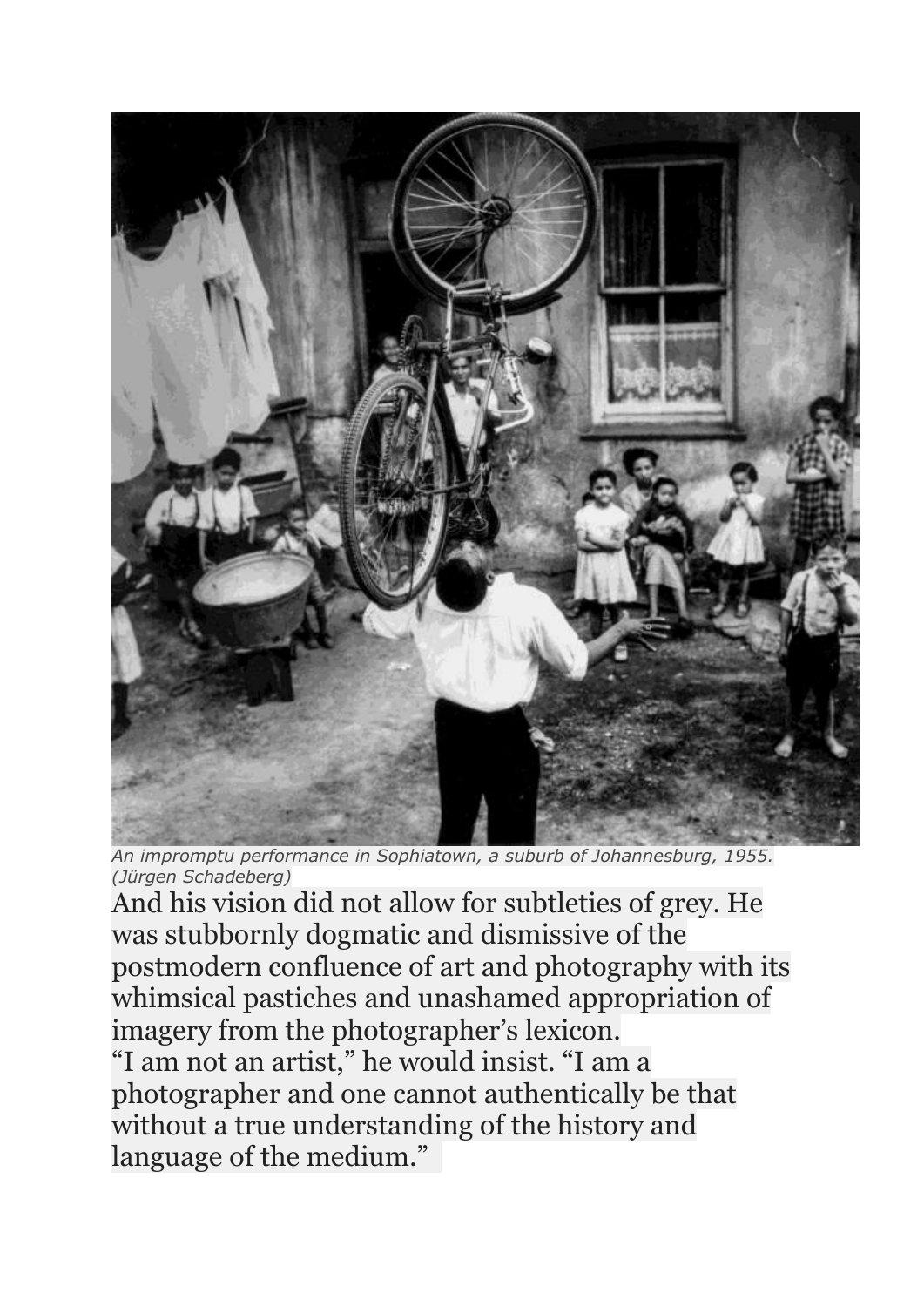But his cantankerousness camouflaged a profound humanism, repulsed by racism both in his birthplace, Germany, and in his adopted homeland of South Africa. "I would like him to be remembered most for his contribution to social justice," ruminated Claudia, shortly after his death.

He was especially outraged by injustice, not only in terms of human-rights violations but intellectual and creative rights as well. He fought bitter battles against South Africa's antiquated copyright laws that placed ownership and profit in the hands of the publisher, not the photographer. There were conflicts with Jim [Bailey,](https://www.sahistory.org.za/people/jim-bailey) the millionaire fighter-pilot and founder of *Drum*, whose personal idiosyncrasies and excesses were as legendary as the publication he spawned. The fracas lasted for years with claims and counter-claims that culminated in an uneasy truce.

There was also the widely publicised tussle with photographers Peter [Magubane](https://mg.co.za/tag/peter-magubane/) and Alf [Kumalo](https://mg.co.za/tag/alf-kumalo/) over the authorship of an image photographed during the [Rivonia](https://mg.co.za/tag/rivonia-trial/) Trial, when Magubane and Kumalo were cutting their photojournalist teeth at *Drum*. That spat seems to have been settled amicably. Then there was the controversy over his expedition with palaeoanthropologist, Professor Phillip [Tobias](https://mg.co.za/tag/phillip-tobias/) to study the San of the Kgalagadi Desert, resulting in the 1982 photographic book *The Kalahari Bushmen Dance*. Decades later, in a 2019 exhibition at the [Johannesburg](https://mg.co.za/tag/johannesburg-art-gallery/) Art [Gallery,](https://mg.co.za/tag/johannesburg-art-gallery/) Tobias, a committed nonracialist —and Schadeberg, by association — were lambasted for objectifying the San. He weathered these storms, but they probably contributed to his growing sense of marginalisation.